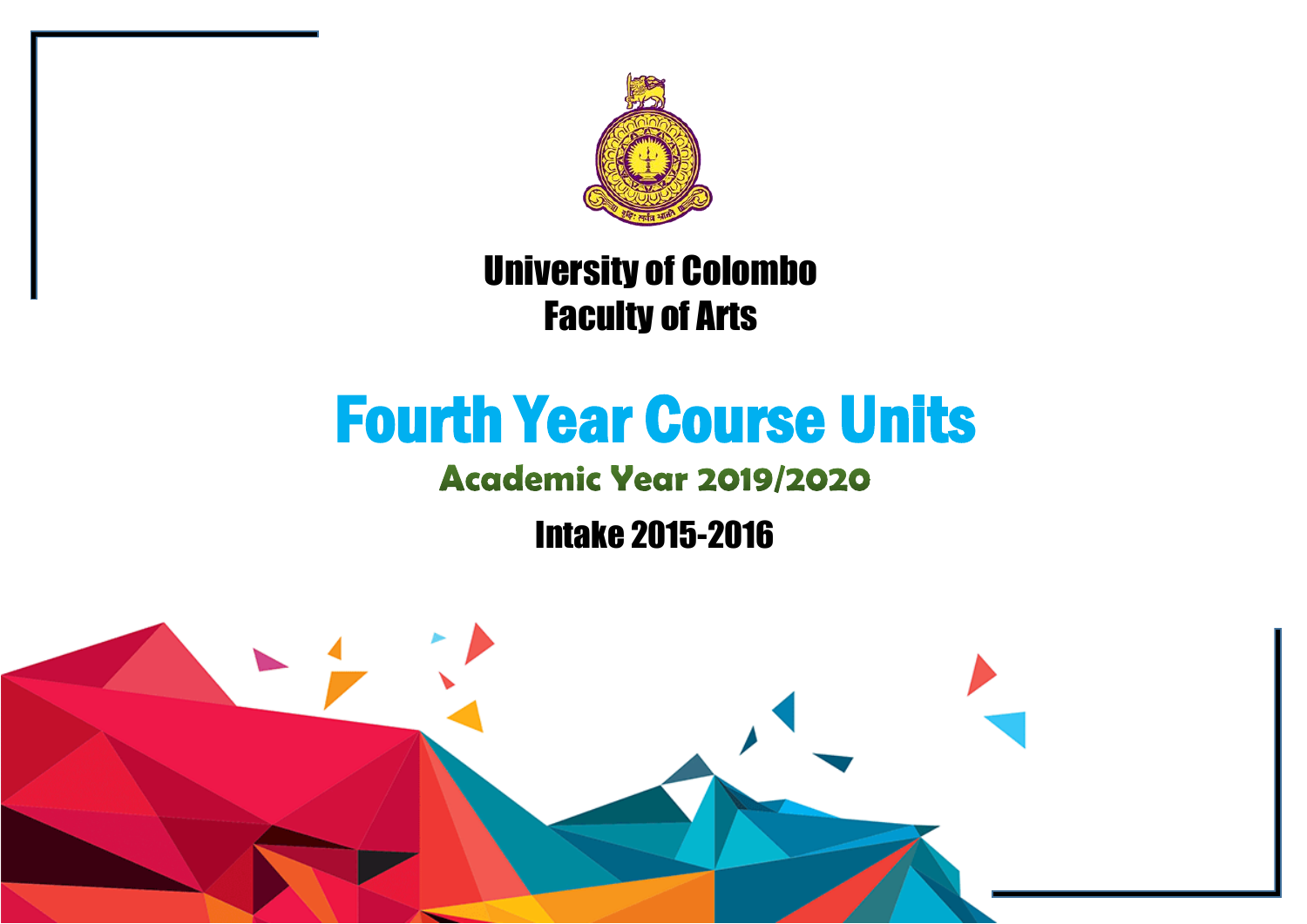#### **Department of Buddhist Studies Buddhist Studies**

|                 | <b>Unit Code</b> | <b>Name of the Course</b><br>Unit                                     | <b>Supplementary Information</b>                                                                                                                                                                                                                                                                                                                                                      | <b>Medium of</b><br><b>Instruction</b> | No: of<br><b>Credits</b> | Name of the Lecturer(s)                                                |  |  |  |  |
|-----------------|------------------|-----------------------------------------------------------------------|---------------------------------------------------------------------------------------------------------------------------------------------------------------------------------------------------------------------------------------------------------------------------------------------------------------------------------------------------------------------------------------|----------------------------------------|--------------------------|------------------------------------------------------------------------|--|--|--|--|
| YEAR 4          |                  | <b>Course units for Special Degree Programme</b>                      |                                                                                                                                                                                                                                                                                                                                                                                       |                                        |                          |                                                                        |  |  |  |  |
|                 | <b>BST 4149</b>  | <b>Buddhist Culture I</b><br>(Buddhist Culture)                       | Compulsory (Culture)<br>The objective of the course is to give the student an understanding of the culture<br>and cultural aspects that were originated and inspired by Buddhism. The term<br>'culture' is understood in a broad sense encompassing the ways of life, practices,<br>social conventions , customs and rites and rituals associated with and<br>influenced by Buddhism. | SM/EM                                  | 3                        | Ven. M. Amarawansa<br>Dr. M.A.C. Munasinghe                            |  |  |  |  |
|                 | <b>BST 4158</b>  | <b>Buddhist Tradition and</b><br>Scholarship in the West<br>(Culture) | <b>Compulsory (Culture)</b><br>The objective of this course unit is to understand the recent history of Buddhism<br>particularly in the parts of the world that are not traditionally Buddhist.<br>Consequently the focus will be on the spread of Buddhism in to the western<br>world. The method is a historical approach to the phenomenon called<br>'Western Buddhism'            | SM/EM                                  | 3                        | Dr. D. Senadeera                                                       |  |  |  |  |
| Semester<br>One | <b>BST 4171</b>  | <b>Buddhist Literary Sources</b><br>(III)                             | Compulsory<br>The objective of this course unit is to give the student a very general and broad<br>understanding of the extent of the Buddhist literature in Sanskrit, Chinese and<br>Tibetan languages as sources of Indian Buddhism, classical Indian Mahayana,<br>East Asian Mahayana and Vajrayana forms of Buddhism.                                                             | SM/EM                                  | 3                        | Dr. Wimal Hewamanage<br>Ven. Dr. H. Gnanadhara<br>Ven. P. Gnanarathana |  |  |  |  |
|                 | <b>BST 4172</b>  | <b>Buddhist Psychology</b>                                            | <b>Compulsory (Philosophy)</b><br>The objective of the course unit is to give an introductory knowledge in the main<br>concepts, categories and themes of Buddhist psychology. It will begin with and<br>introduction to psychology and the main schools of modern psychology.<br>Subsequently it will move on to the themes of Buddhist psychology.                                  | SM/EM                                  | 3                        | Ven. Dr. U. Ananda                                                     |  |  |  |  |
|                 | <b>BST 4173</b>  | A Study of the Yogacara<br>Concept of 'Mind-only'                     | <b>Compulsory (Philosophy)</b><br>The objective of the course is to give the student a comprehensive understanding<br>of the Yogacara concept of mind-only as articulated by Vasubandhu in his<br>Vijnaptimataratasiddhi and other works.                                                                                                                                             | SM/EM                                  | 3                        | Dr. Vijitha Kumara                                                     |  |  |  |  |
|                 | <b>BST 4179</b>  | Dissertation Research I<br>(Research Methodology)                     | Compulsory<br>Basic methodology for research will be taught in this course unit. The students<br>will be guided and assisted in selecting a research theme as a part of this course<br>unit.                                                                                                                                                                                          | SM/EM                                  | 3                        | Dr. Wimal Hewamanage                                                   |  |  |  |  |
|                 | <b>BST 4181</b>  | <b>Buddhist Art and</b><br>Architecture III<br>(East Asia)            | <b>Compulsory (Culture)</b><br>The objective of the course is to give the student a substantial knowledge on the<br>Buddhist art and architecture in the region of East Asia. The particular focus will<br>be on China, Korea and Japan. The course will lay emphasis not only on the form<br>and but also on the meaning of the arts and architecture studied.                       | SM/EM                                  | 3                        | Ven. M. Amarawansa<br>Dr. M.A.C. Munasinghe                            |  |  |  |  |
|                 | <b>BST 4186</b>  | Theravada Doctrinal<br>Debates                                        | <b>Compulsory (Philosophy)</b><br>The objective of this course unit is to identify debates concerning the matters of<br>the Dhamma, and to study the Theravada responses to these issues. The course<br>unit is meant to be an exercise in the intellectual history of Buddhism.                                                                                                      | SM/EM                                  | 3                        | Ven. Prof .M. Dhammananda                                              |  |  |  |  |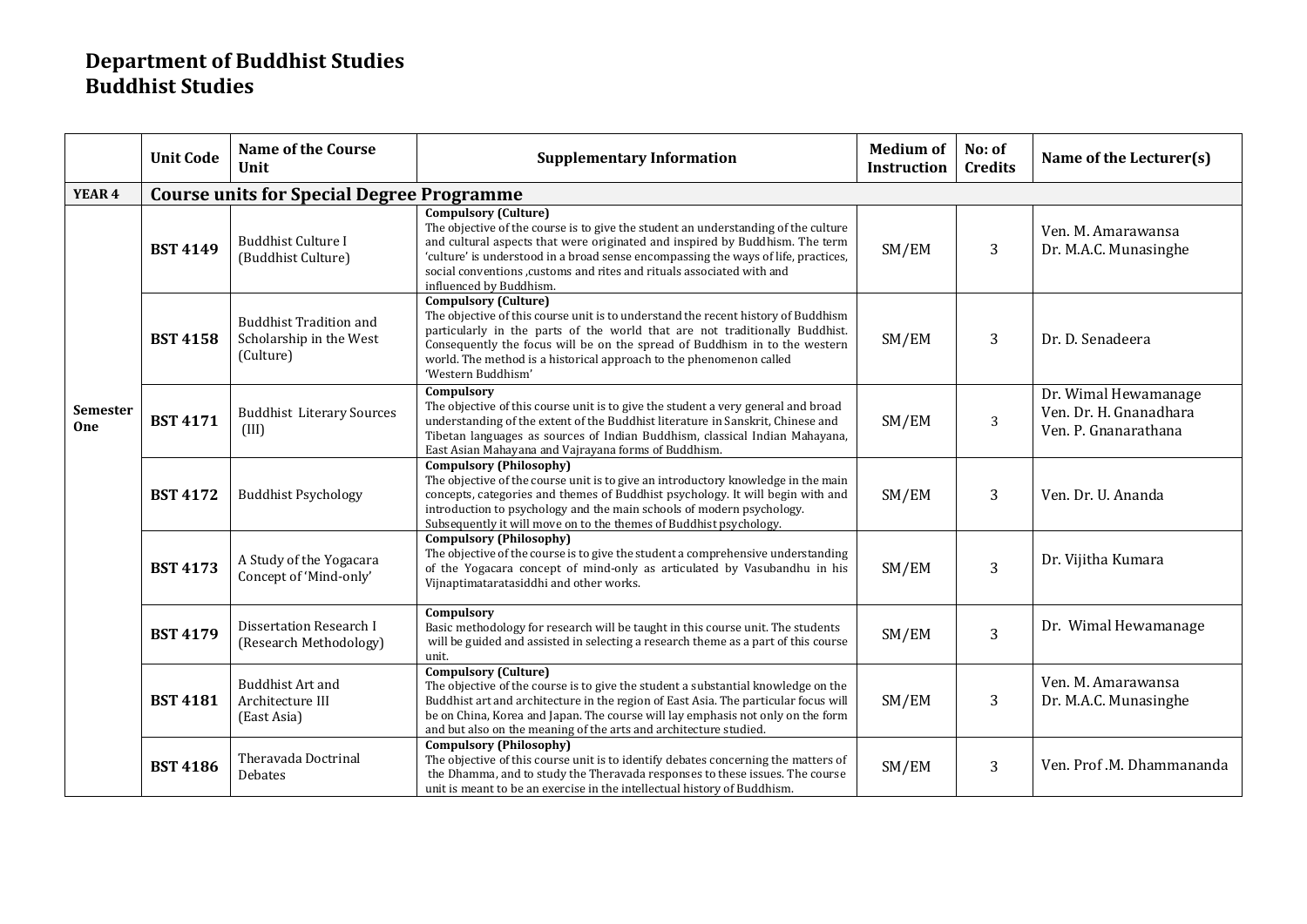|                   | <b>Unit Code</b> | <b>Name of the Course</b><br>Unit                                    | <b>Supplementary Information</b>                                                                                                                                                                                                                                                                                                                                                                                   | <b>Medium of</b><br><b>Instruction</b> | No: of<br><b>Credits</b> | Name of the Lecturer(s)                                                                                         |  |  |  |  |
|-------------------|------------------|----------------------------------------------------------------------|--------------------------------------------------------------------------------------------------------------------------------------------------------------------------------------------------------------------------------------------------------------------------------------------------------------------------------------------------------------------------------------------------------------------|----------------------------------------|--------------------------|-----------------------------------------------------------------------------------------------------------------|--|--|--|--|
| YEAR <sub>4</sub> |                  | <b>Course units for Special Degree Programme</b>                     |                                                                                                                                                                                                                                                                                                                                                                                                                    |                                        |                          |                                                                                                                 |  |  |  |  |
| Semester          | <b>BST 4254</b>  | <b>Buddhist Culture II</b><br>(East Asia, China, Korea<br>and Japan) | <b>Compulsory (Culture)</b><br>The objective of this course is to give the student and understanding of the culture<br>and cultural aspects that were originated and inspired by Buddhism in East, Asia.<br>The term culture is understood in abroad sense encompassing the ways of life,<br>practices, social conventions, customized habits and rote and rituals associated<br>which were influenced by Buddhism | SM/EM                                  | 3                        | Dr. M.A.C. Munasinghe<br>Ven. M. Amarawansa                                                                     |  |  |  |  |
|                   | <b>BST 4282</b>  | Buddhism and social<br>change                                        | Compulsory<br>The objective of this course is to give an orientation to the student to think, analyse<br>and study modern social problems form a Buddhist perspective. The course will<br>focus on any one or set of problems, individual or social, and guide student to apply<br>Buddhist insights to them and develop Buddhist perspective.                                                                     | SM/EM                                  | 3                        | Ven. Dr. U. Ananda                                                                                              |  |  |  |  |
|                   | <b>BST 4283</b>  | <b>Buddhist Epistemology</b>                                         | Compulsory (Philosophy)<br>The objective of the course is to give the student a comprehensive understanding<br>of the Buddhist concept of knowledge, and a general understanding of the field of<br>epistemology as a part of philosophy                                                                                                                                                                           | SM/EM                                  | 3                        | Ven. Prof. K.<br>Wimaladhamma                                                                                   |  |  |  |  |
| Two               | <b>BST 4284</b>  | <b>Buddhist Logic</b>                                                | <b>Compulsory (Philosophy)</b><br>The objective of the course is to give the student a general knowledge of logic, and<br>a specific knowledge of Buddhist logic as found in NAYAYA-BINDU of Dharmakirti                                                                                                                                                                                                           | SM/EM                                  | 3                        | Dr. Vijitha Kumara                                                                                              |  |  |  |  |
|                   | <b>BST 4285</b>  | Understanding the<br><b>World Religions</b>                          | Compulsory<br>This course will approach religion both as a general category sharing some common<br>characteristics across many religions, and a class of unique phenomena each<br>member having its own history and rationale. The major religions, except for<br>Buddhism, will be studies in order to understand their rationale and the world view                                                              | SM/EM                                  | 3                        | Dr. Wimal Hewamanage<br>Dr. D. Hettiarachchi<br>Mr. M.M.M. Sabir                                                |  |  |  |  |
|                   | <b>BST 4287</b>  | Recent History of<br>Buddhist in<br>Sri Lanka                        | <b>Compulsory (Culture)</b><br>The objective of the course is to give the student a comprehensive knowledge of<br>history of Buddhism in Sri Lanka subsequent to the arrival of European Colonial<br>powers. The overall focus of the course unit is the problems and challenge faced by<br>Buddhism during the colonial rule                                                                                      | SM/EM                                  | 3                        | Ven. U. Ananda<br>Ven. M. Amarawansa                                                                            |  |  |  |  |
|                   | <b>BST 4289</b>  | Dissertation Research II                                             | Compulsory<br>Writing dissertation under the guidance of the academic staff of the unit                                                                                                                                                                                                                                                                                                                            | SM/EM                                  | 3                        | Ven. Dr. U. Ananda<br>Dr. Wimal Hewamanage<br>Dr. Vitha Kumara<br>Rev. Dr. M. Sugathasiri<br>Rev. M. Amarawansa |  |  |  |  |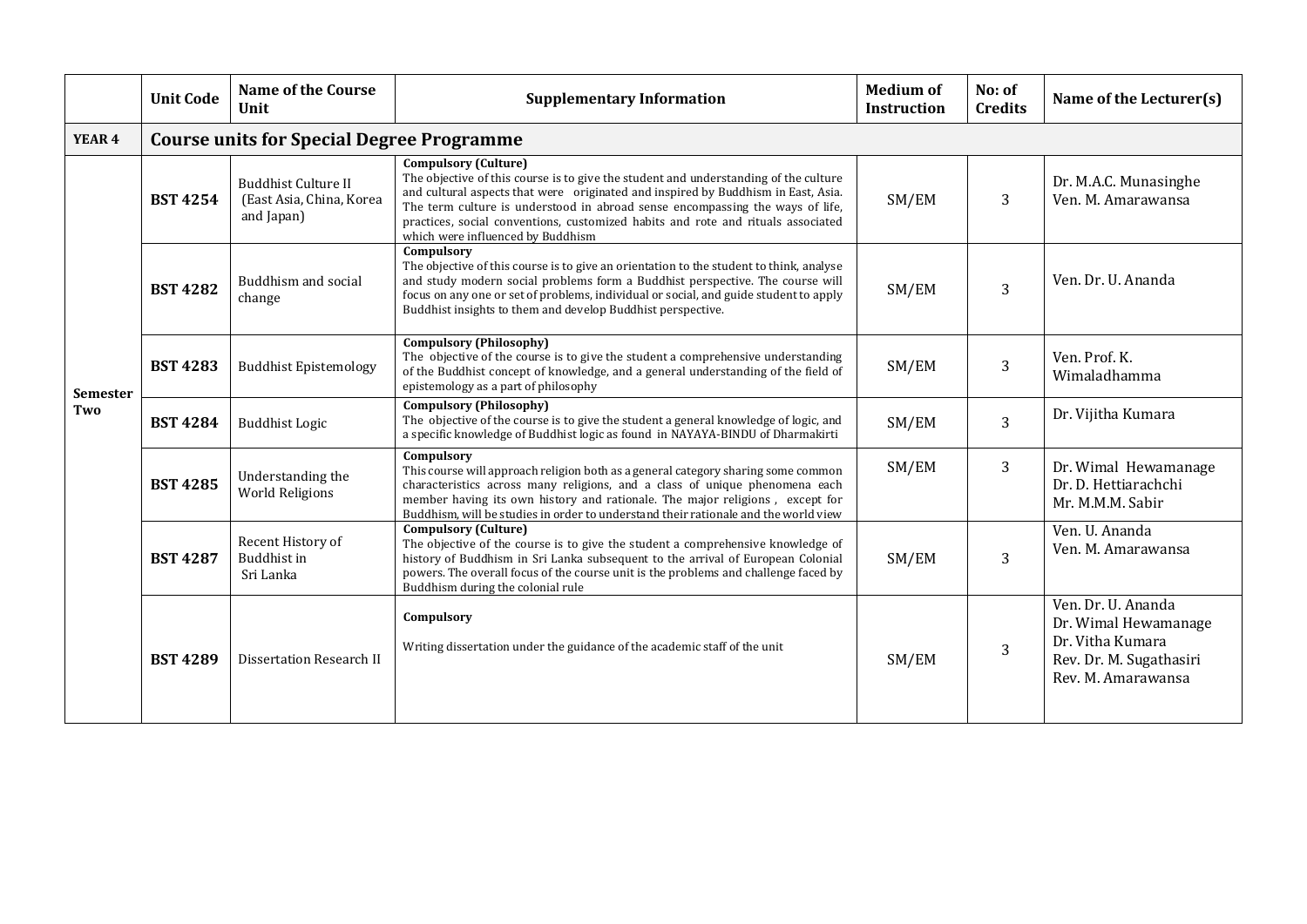#### **Department of Demography**

|                        | <b>Unit Code</b> | <b>Name of the Course Unit</b>                           | Supplementary<br><b>Information</b> | <b>Medium of</b><br><b>Instruction</b> | No: of<br><b>Credits</b> | Name of Lecturer(s)                         |
|------------------------|------------------|----------------------------------------------------------|-------------------------------------|----------------------------------------|--------------------------|---------------------------------------------|
| Year 4                 |                  | <b>Course Units for Special Degree Programme</b>         |                                     |                                        |                          |                                             |
|                        | <b>DMG 4160</b>  | <b>Computer Applications for Demographic</b><br>Analysis | Compulsory                          | SM/EM                                  | 3                        | Dr. Sunethra Perera                         |
| <b>Semester</b>        | <b>DMG 4162</b>  | <b>Bio Statistics</b>                                    | Compulsory                          | SM/EM                                  | 3                        | Dr. Sunethra Perera                         |
| <b>One</b>             | <b>DMG 4166</b>  | <b>Advanced Demographic Analysis</b>                     | Compulsory                          | SM/EM                                  | $\overline{3}$           | Dr. Manori Weeratunge<br>Irangi Samarakoon  |
|                        | <b>DMG 4168</b>  | Labour Force Projection Methods                          | Compulsory                          | SM/EM                                  | 3                        | Dr. Manori Weeratunge<br>Migara Karunaratne |
|                        | <b>DMG 4179</b>  | Demography for Urban Planning and<br>Policy              | Optional                            | SM / EM                                | 3                        | Dr. Sunethra Perera                         |
|                        | <b>DMG 4261</b>  | Population Models & their Applications                   | Compulsory                          | SM/EM                                  | 3                        | Dr. Sunethra Perera<br>Irangi Samarakoon    |
|                        | DMG 4263         | <b>Business Demography</b>                               | Optional                            | SM/EM                                  | 3                        | Dr. Manori Weeratunge<br>Hansa Jayarathna   |
| <b>Semester</b><br>Two | DMG 4265         | <b>Economic Demography</b>                               | Optional                            | SM/EM                                  | 3                        | Dr. Sunethra Perera                         |
|                        | <b>DMG 4267</b>  | Internship                                               | Compulsory                          | SM/EM                                  | $\overline{3}$           | Dr. Sunethra Perera<br>Migara Karunaratne   |
|                        | <b>DMG 4269</b>  | Literature Review                                        | Compulsory                          | SM/EM                                  | 3                        | All Academic Staff members                  |
|                        | <b>DMG 4270</b>  | Dissertation                                             | Compulsory                          | SM/EM                                  | 3                        | All Academic Staff members                  |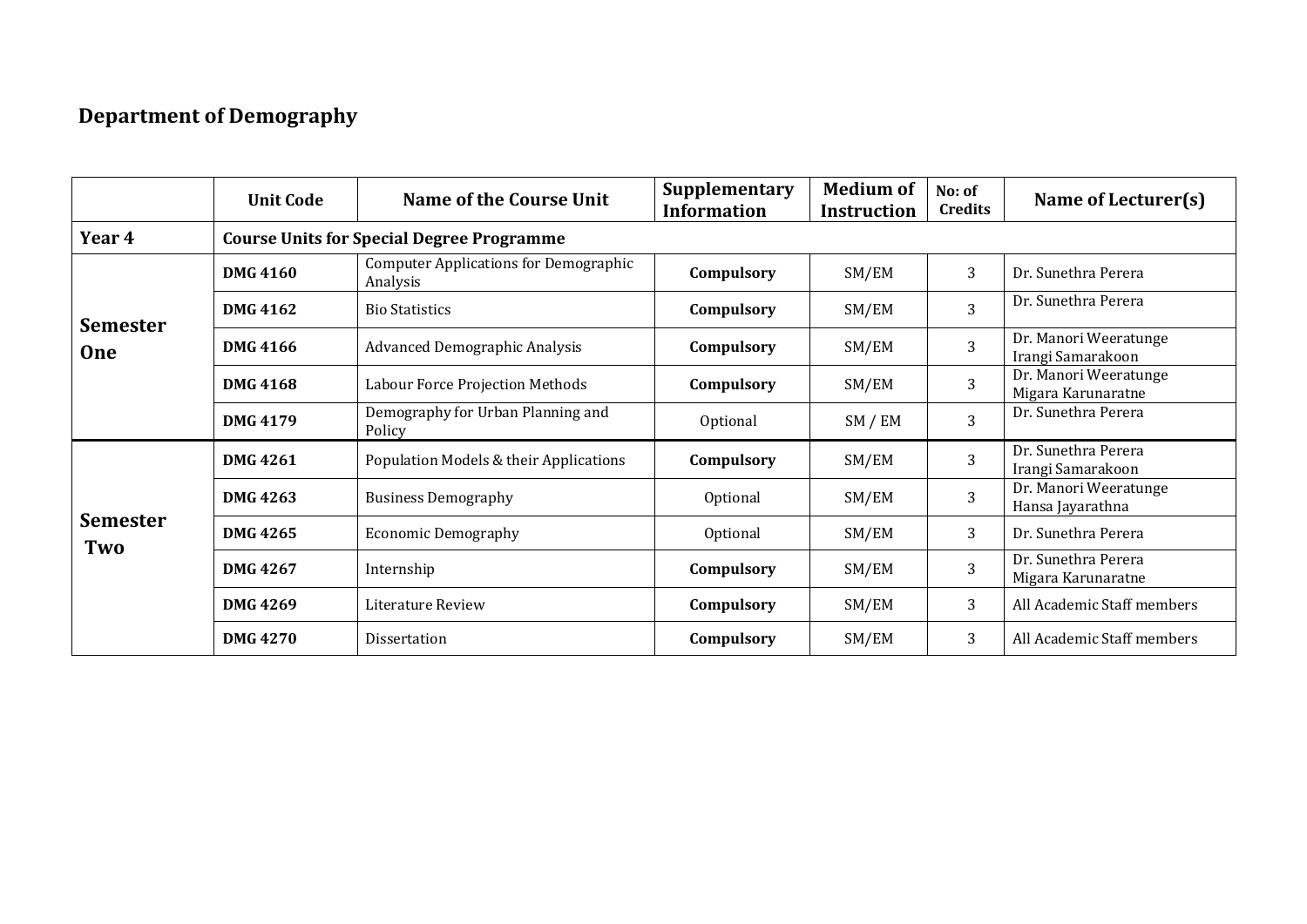### **Department of Economics**

|                        | <b>Unit Code</b> | <b>Name of the Course Unit</b>                                           | Supplementary<br><b>Information</b>     | <b>Medium</b><br>Instructio | No: of<br><b>Credits</b> | Name of Lecturer(s)                                                     |
|------------------------|------------------|--------------------------------------------------------------------------|-----------------------------------------|-----------------------------|--------------------------|-------------------------------------------------------------------------|
| Year 4                 |                  | <b>Course Units for Special Degree Programme</b>                         |                                         |                             |                          |                                                                         |
|                        | <b>ECN 4172</b>  | <b>International Finance</b>                                             | Compulsory                              | EM                          | 3                        | Dr. D.C.P. Aluthge<br>Dr. S.L Senarath                                  |
|                        | <b>ECN 4170</b>  | <b>Alternative Economic Thoughts</b>                                     | Compulsory                              | EM                          | 3                        | Coordinated by Dr. T.L.<br>Gunaruwan with a number<br>of academic staff |
|                        | <b>ECN 4167</b>  | Data Analytics                                                           | Compulsory<br>(non-credit)              | EM                          | 3                        | Dr. D.D.P.M.<br>Dunusinghe                                              |
| <b>Semester</b><br>One | ECN 4190/4194    | Advanced Econometrics Time Series/Financial<br>Sector Econometric Models | <b>Stream Compulsory</b><br>(ETA & FB)  | EM                          | 3                        | Dr. D.D.P.M. Dunusinghe                                                 |
|                        | <b>ECN 4168</b>  | Practice of Banking                                                      | Stream Compulsory<br>(FB)               | EM                          | 3                        | Dr. D.C.P. Aluthge                                                      |
|                        | <b>ECN 4169</b>  | <b>Economics of Banking and Financial Markets</b>                        | <b>Stream Compulsory</b><br>(FB)        | EM                          | 3                        | Dr. D.C.P. Aluthge<br>Dr. Shanuka Senerath                              |
|                        | <b>ECN 4171</b>  | <b>Trade Facilitation</b>                                                | <b>Stream Compulsory</b><br>(TI)        | EM                          | 3                        | Prof. Sirimal Abeyratne<br>Dr. Ganeshmoorthy                            |
|                        | <b>ECN 4175</b>  | <b>Environmental Economics</b>                                           | <b>Stream Compulsory</b><br>(TI & DPM)  | EM                          | 3                        | Prof. R. Bandara                                                        |
|                        | <b>ECN 4191</b>  | <b>Economics of Risk Management</b>                                      | <b>Stream Compulsory</b><br>(FB & TECS) | EM                          | 3                        | Prof. T.L. Gunaruwan<br>Dr. D.C.P. Aluthge                              |
|                        | <b>ECN 4179</b>  | <b>Entrepreneurial Economics</b>                                         | Stream Compulsory<br>(TI)               | EM                          | 3                        | Prof. S P Premaratne                                                    |
|                        | <b>ECN 4180</b>  | <b>Economic Integration and Multinational</b><br>Organizations           | <b>Stream Compulsory</b><br>(TI)        | EM                          | 3                        | Dr. Ganeshmoorthy                                                       |
|                        | <b>ECN 4182</b>  | Quantitative Techniques                                                  | <b>Stream Compulsory</b><br>(ETA)       | EM                          | 3                        | Ms. A N Fernando                                                        |
|                        | <b>ECN 4183</b>  | <b>Sampling Techniques</b>                                               | <b>Stream Compulsory</b><br>(ETA)       | EM                          | 3                        | Dr. D.D.P.M. Dunusinghe                                                 |
|                        | <b>ECN 4176</b>  | <b>Economics of Education</b>                                            | <b>Stream Compulsory</b><br>(DPM)       | EM                          | 3                        | Prof. Athula Ranasinghe                                                 |
|                        | <b>ECN 4161</b>  | Marine Standards and Regulation                                          | <b>Stream Compulsory</b><br>(TECS)      | EM                          | $\overline{3}$           | Ms M.H.S.Dilrukshi<br>(coordinator)                                     |
|                        | <b>ECN 4184</b>  | Economics of Sea and Air Transport                                       | <b>Stream Compulsory</b><br>(TECS)      | <b>EM</b>                   | 3                        | Ms M.H.S.Dilrukshi<br>(coordinator)<br>Prof. T.L. Gunaruwan             |
|                        | <b>ECN 4178</b>  | <b>Economics of Human Resource Development</b>                           | <b>Stream Compulsory</b><br>(DPM)       | EM                          | 3                        | Ms. AN Fernando                                                         |
|                        | <b>ECN 4162</b>  | Planning of Port and Shipping Operations                                 | <b>Stream Compulsory</b><br>(TECS)      | EM                          | 3                        | Ms M.H.S.Dilrukshi<br>(coordinator)                                     |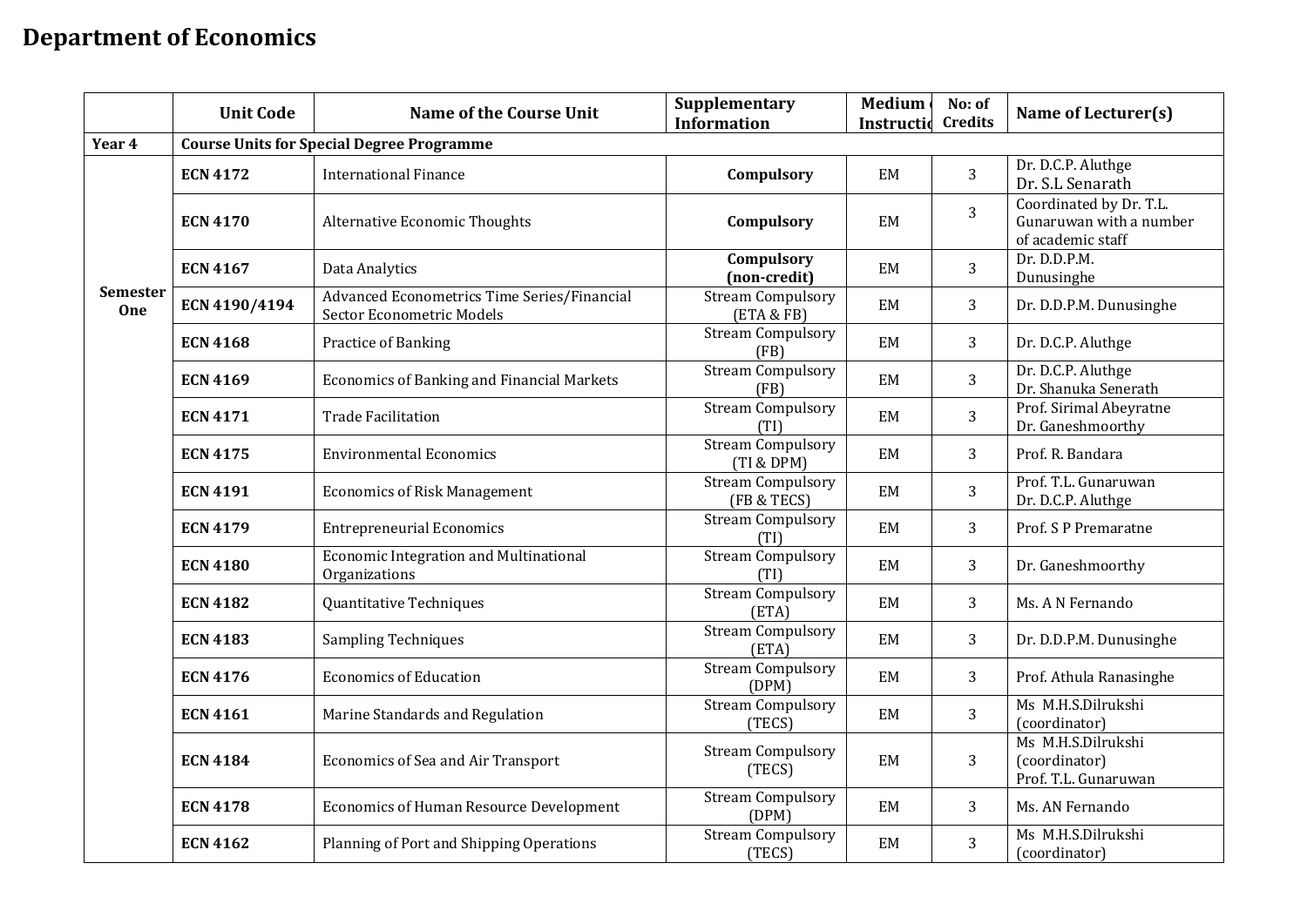|                        | <b>Unit Code</b> | <b>Name of the Course Unit</b>                   | Supplementary<br><b>Information</b>     | <b>Medium</b><br>Instructid | No: of<br><b>Credits</b> | Name of Lecturer(s)                                |
|------------------------|------------------|--------------------------------------------------|-----------------------------------------|-----------------------------|--------------------------|----------------------------------------------------|
| Year 4                 |                  | <b>Course Units for Special Degree Programme</b> |                                         |                             |                          |                                                    |
| <b>Semester</b>        | <b>ECN 4185</b>  | <b>Gender and Feminist Economics</b>             | Optional                                | EM                          | 3                        | Dr. Sasini Kulathunga                              |
| <b>One</b>             | <b>ECN 4182</b>  | Quantitative Techniques                          | Optional                                | EM                          | 3                        | Ms. A N Fernando                                   |
|                        | <b>ECN 4178</b>  | <b>Economics of Human Resource Development</b>   | Optional                                | EM                          | 3                        | Ms. AN Fernando                                    |
|                        | <b>ECN 4176</b>  | <b>Economics of Education</b>                    | Optional                                | EM                          | 3                        | Prof. Athula Ranasinghe                            |
|                        | <b>ECN 4192</b>  | <b>Health Economics</b>                          | Optional                                | EM                          | 3                        | Prof Amala de Silva<br>Ms. A N Fernando            |
|                        | <b>ECN 4188</b>  | Panel Data Analysis                              | Optional                                | EM                          | 3                        | Prof. Athula Ranasinghe<br>Dr. D.D.P.M. Dunusinghe |
|                        | <b>ECN 4168</b>  | Practice of Banking                              | Optional                                | EM                          | 3                        | Dr. D.C.P. Aluthge                                 |
| <b>Semester</b><br>Two | <b>ECN 4201</b>  | Dissertation                                     | Compulsory                              | EM                          | 3                        | Prof. Amala de Silva                               |
|                        | <b>ECN 4202</b>  | Internship                                       | Compulsory                              | EM                          | 3                        | Dr. Sasini Kulathunga                              |
|                        | <b>ECN 4295</b>  | <b>Cross section Econometrics</b>                | <b>Stream Compulsory</b><br>(FB & ETA)  | EM                          | 3                        | Prof. Athula Ranasinghe<br>Dr. D.D.P.M. Dunusinghe |
|                        | <b>ECN 4298</b>  | Logistics and Supply Chain Management            | <b>Stream Compulsory</b><br>(TI & TECS) | EM                          | 3                        | Coordinator: Ms M.H.S.Dilruksl                     |
|                        | <b>ECN 4277</b>  | Tourism Policies and Applications                | <b>Stream Compulsory</b><br>(DPM)       | <b>EM</b>                   | 3                        | Prof. D A C Silva                                  |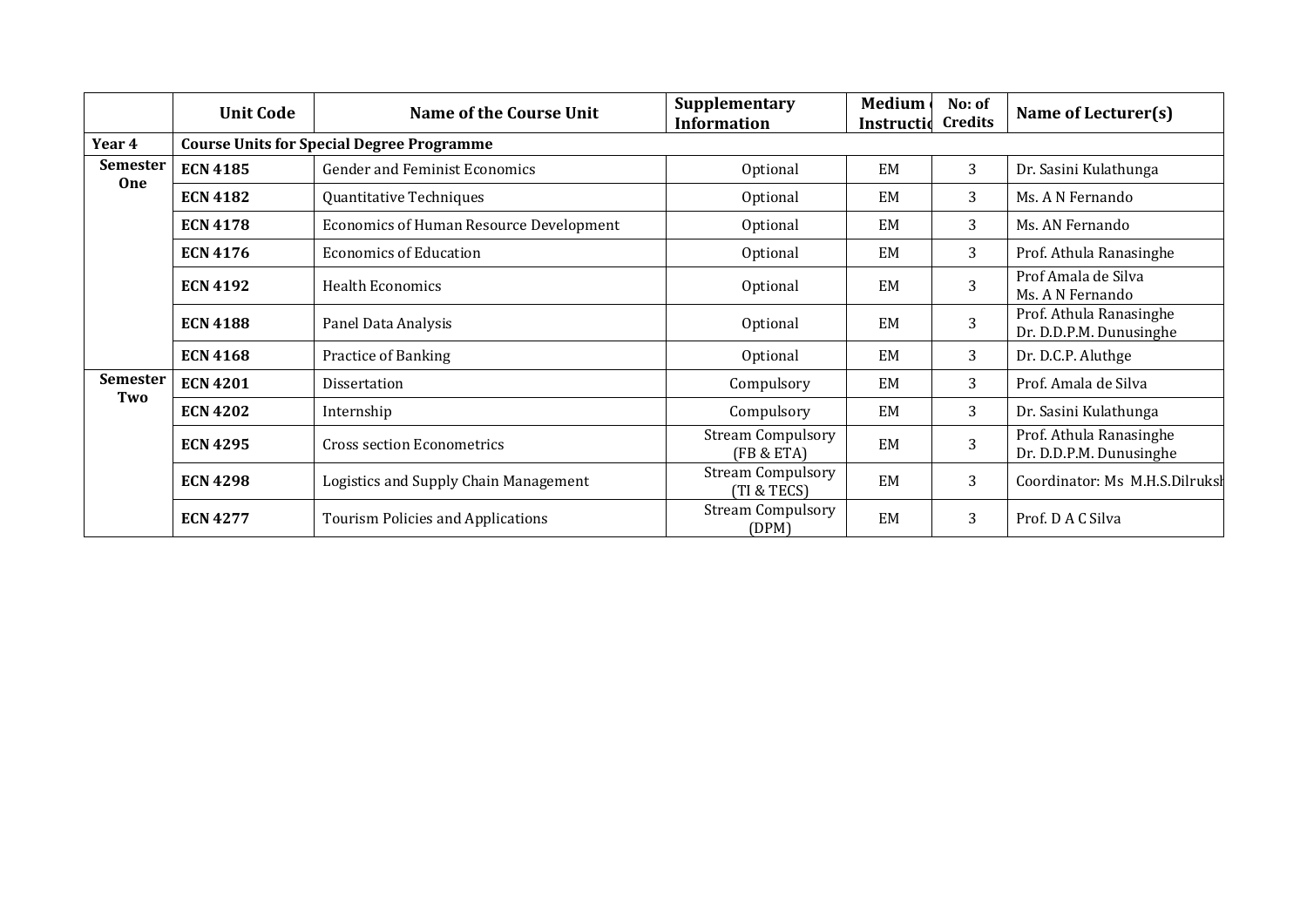#### **Department of English**

|                 | <b>Unit Code</b> | <b>Name of the Course Unit</b>                                    | Supplementary<br><b>Information</b> | <b>Medium of</b><br><b>Instruction</b> | No: of<br><b>Credits</b> | Name of Lecturer(s)                                             |
|-----------------|------------------|-------------------------------------------------------------------|-------------------------------------|----------------------------------------|--------------------------|-----------------------------------------------------------------|
| Year 4          |                  | <b>Course Units for Special Degree Programme</b>                  |                                     |                                        |                          |                                                                 |
|                 | <b>ENG 4170</b>  | Discourse Analysis                                                | Optional                            | EM                                     | 3                        | Prof. Dushyanthi Mendis                                         |
| <b>Semester</b> | <b>ENG 4175</b>  | Modern Drama Studies II                                           | Optional                            | EM                                     | 3                        | Prof. Neluka Silva                                              |
| <b>One</b>      | <b>ENG 4180</b>  | Medieval Poetry: Geoffrey Chaucer                                 | Optional                            | <b>EM</b>                              | 3                        | Dr. Shermal Wijewardene                                         |
|                 | <b>ENG 4184</b>  | Independent Study: Translation and Activism                       | Optional                            | EM                                     | 3                        | Dr. Dinithi Karunanayake                                        |
|                 | <b>ENG 4197</b>  | Dissertation 01: Introduction to Research<br>Methodology          | Compulsory                          | EM                                     | 3                        | Dr. Shravika D Amarasekara                                      |
|                 | <b>ENG 4271</b>  | John Milton's Paradise Lost                                       | Optional                            | EM                                     | 3                        | Dr Shermal Wijewardene<br>Ruhanie Perera<br>Praveen Tilakaratne |
| <b>Semester</b> | <b>ENG 4272</b>  | <b>Stage and Performance</b>                                      | Optional                            | <b>EM</b>                              | $\overline{3}$           | Prof. Neloufer De Mel<br>Ruhanie Perera                         |
| Two             | <b>ENG 4277</b>  | <b>Postcolonial African Writing</b>                               | Optional                            | EM                                     | 3                        | Dr. Shravika D Amarasekara<br>Dr. Dinithi Karunanayake          |
|                 | <b>ENG 4281</b>  | Dissertation II                                                   | Compulsory                          | EM                                     | 3                        | <b>TBA</b>                                                      |
|                 | <b>ENG 4282</b>  | Language Policy and Planning                                      | Optional                            | EM                                     | 3                        | Prof. Dushyanthi Mendis                                         |
|                 | <b>ENG 4283</b>  | Independent Study: First Language Acquisition<br>and Bilingualism | Optional                            | <b>EM</b>                              | 3                        | Dr. Kaushalya Perera                                            |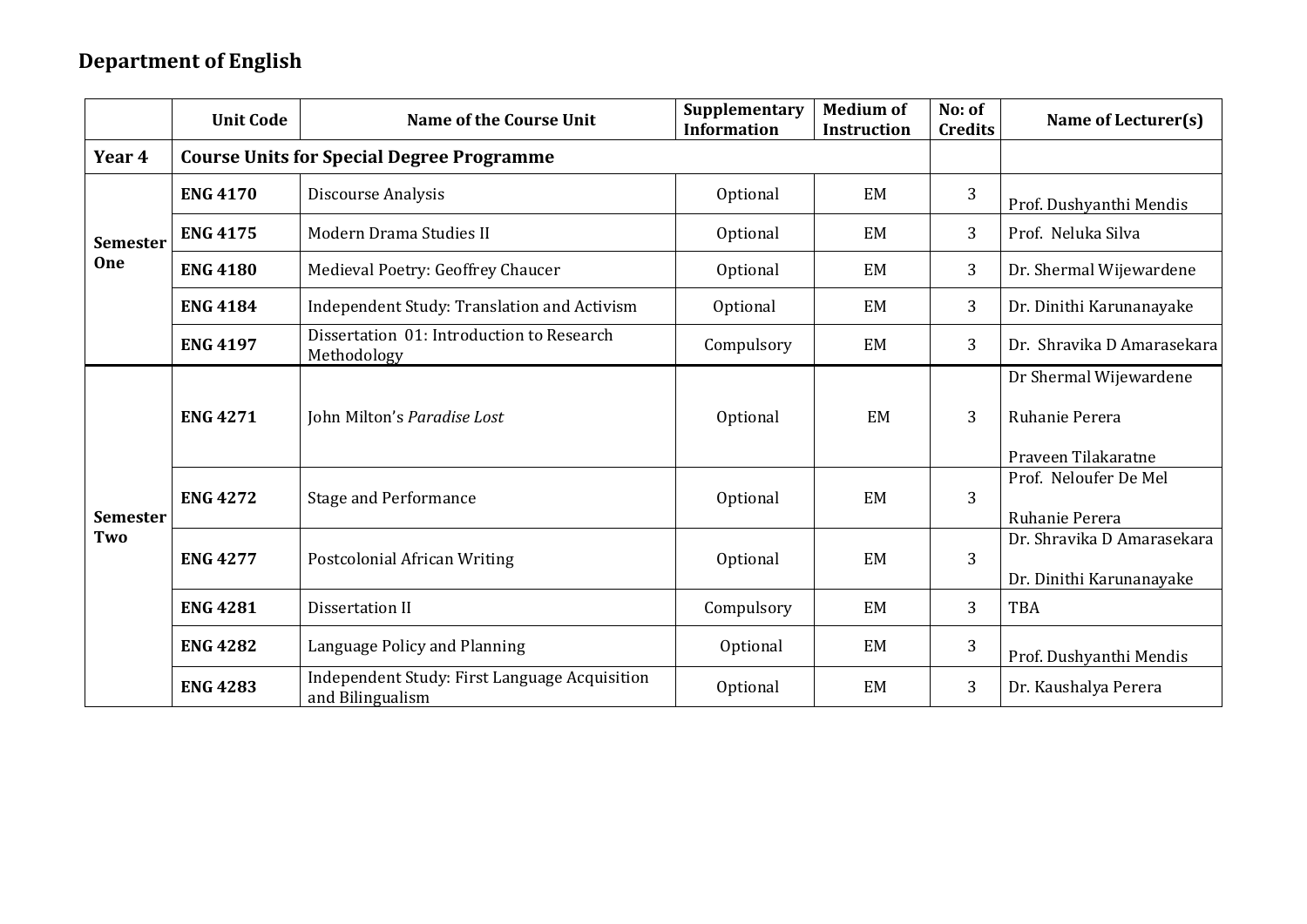#### **Department of History**

|                               | <b>Unit Code</b>            | <b>Name of the Course Unit</b>                         | Supplementary<br><b>Information</b> | <b>Medium of</b><br><b>Instruction</b> | No: of<br><b>Credits</b> | Name of Lecturer(s)                                   |
|-------------------------------|-----------------------------|--------------------------------------------------------|-------------------------------------|----------------------------------------|--------------------------|-------------------------------------------------------|
| Year 4                        |                             | <b>Course Units for Special Degree Programme</b>       |                                     |                                        |                          |                                                       |
| <b>Semester</b><br><b>One</b> | <b>HIS4175</b>              | Selected Documents                                     | Compulsory                          | SM/EM                                  | 3                        | Dr. J.D. Jayawardena                                  |
|                               | <b>HIS 4189/PSC</b><br>4185 | The State, The Military, Revolts and<br>Revolutions    | Compulsory                          | SM/EM                                  | 3                        | Dr.N.Wijegoonawardana                                 |
|                               | <b>HIS 4190</b>             | History of Eastern Europe                              | Compulsory                          | SM/EM                                  | 3                        | Dr.D.N.Thoradeniya                                    |
|                               | <b>HIS 4193</b>             | Evolution of the Modern Historiography in<br>Sri Lanka | Compulsory                          | SM/EM                                  | 3                        | Dr. D.N.N.R. Dewasiri                                 |
|                               | <b>HIS 4197</b>             | Dissertation I                                         | Compulsory                          | SM/EM                                  | 3                        | Supervision by all staff members<br>of the Department |
|                               | <b>HIS4276</b>              | Economic Changes in Sri Lanka since<br>Independence    | Compulsory                          | SM/EM                                  | 3                        | Dr. Y.A. Widyalankara                                 |
|                               | <b>HIS4292</b>              | Discourse Analysis of popular History of Sri<br>Lanka  | Compulsory                          | SM/EM                                  | 3                        | Dr. D.N.N.R. Dewasiri                                 |
| <b>Semester</b><br>Two        | <b>HIS 4294</b>             | Society and Politics of Post-Colonial Sri<br>Lanka     | Compulsory                          | SM/EM                                  | 3                        | Mr. Samal Hemachandra                                 |
|                               | <b>HIS4297</b>              | Dissertation II                                        | Compulsory                          | SM/EM                                  | 3                        | Supervision by all staff members<br>of the Department |
|                               | <b>HIS4299</b>              | Advance Reading on History and<br>Historiography       | Compulsory                          | SM/EM                                  | 3                        | Dr. D.N.N.R. Dewasiri                                 |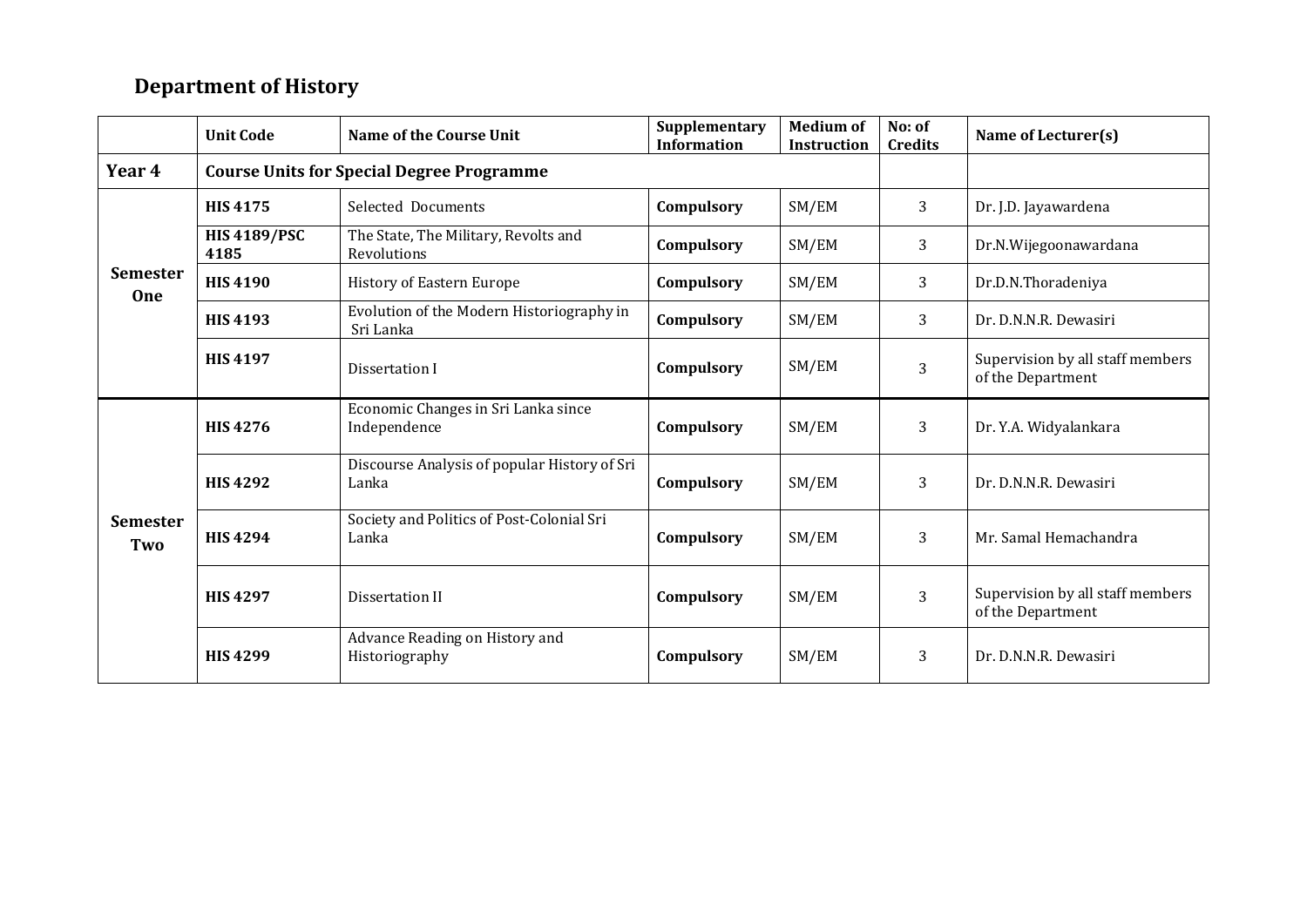#### **Department of International Relations**

|                 | <b>Unit Code</b> | Name of the Course Unit                          | <b>Supplementary Information</b>                                                                                                                                                                                                            | <b>Medium of</b><br><b>Instruction</b> | No: of<br><b>Credits</b> | Name of Lecturer(s)                  |
|-----------------|------------------|--------------------------------------------------|---------------------------------------------------------------------------------------------------------------------------------------------------------------------------------------------------------------------------------------------|----------------------------------------|--------------------------|--------------------------------------|
| Year 4          |                  | <b>Course Units for Special Degree Programme</b> |                                                                                                                                                                                                                                             |                                        |                          |                                      |
|                 | <b>INR 4185</b>  | <b>International Peace</b><br><b>Studies</b>     | <b>Optional - Pre-requisite INR 3143</b><br>This course examines the causes and theories of<br>modern war and identity issues, along with the<br>various definitions and theories of the peace and<br>strategies used to enforce peace.     | $*EM$                                  | 3                        | Dr. Maneesha S Wanasinghe<br>Pasqual |
| Semester<br>One | <b>INR 4186</b>  | Contemporary India                               | <b>Optional</b><br>This course provides an in-depth insight into<br>India with its growing international presence<br>and whose domestic socio-cultural, economic,<br>security and political concerns impact its<br>international relations. | $*EM$                                  | 3                        | V. G. K. D. Wimalasiri               |
|                 | <b>INR 4187</b>  | Russia since World War II                        | <b>Optional</b><br>This course unit provides information on the<br>foreign policy- making of Russia/USSR with a<br>focus on empire-building, exportation of<br>ideology and the use of power.                                               | $*EM$                                  | 3                        | W. M. K. C Wijayabahu                |
|                 | <b>INR4188</b>   | <b>European Integration</b><br>through Diplomacy | <b>Optional</b><br>This course unit focuses on the significance of<br>Diplomacy as a practice among European<br>nations<br>and the theories that underpin these practices.                                                                  | $*EM$                                  | 3                        | S.C. Padmakumara                     |
|                 | <b>INR 4191</b>  | <b>United Nations</b><br>Organization            | <b>Optional-Pre-requisite INR 2241</b><br>This is an advanced course on the study on the<br><b>United Nations System.</b>                                                                                                                   | $*EM$                                  | 3                        | M.R. Wakkumbura                      |
|                 | <b>INR 4197</b>  | Dissertation                                     | Core<br>Course on Social Science Research Methodology                                                                                                                                                                                       | SM / EM                                | 3                        | All Staff                            |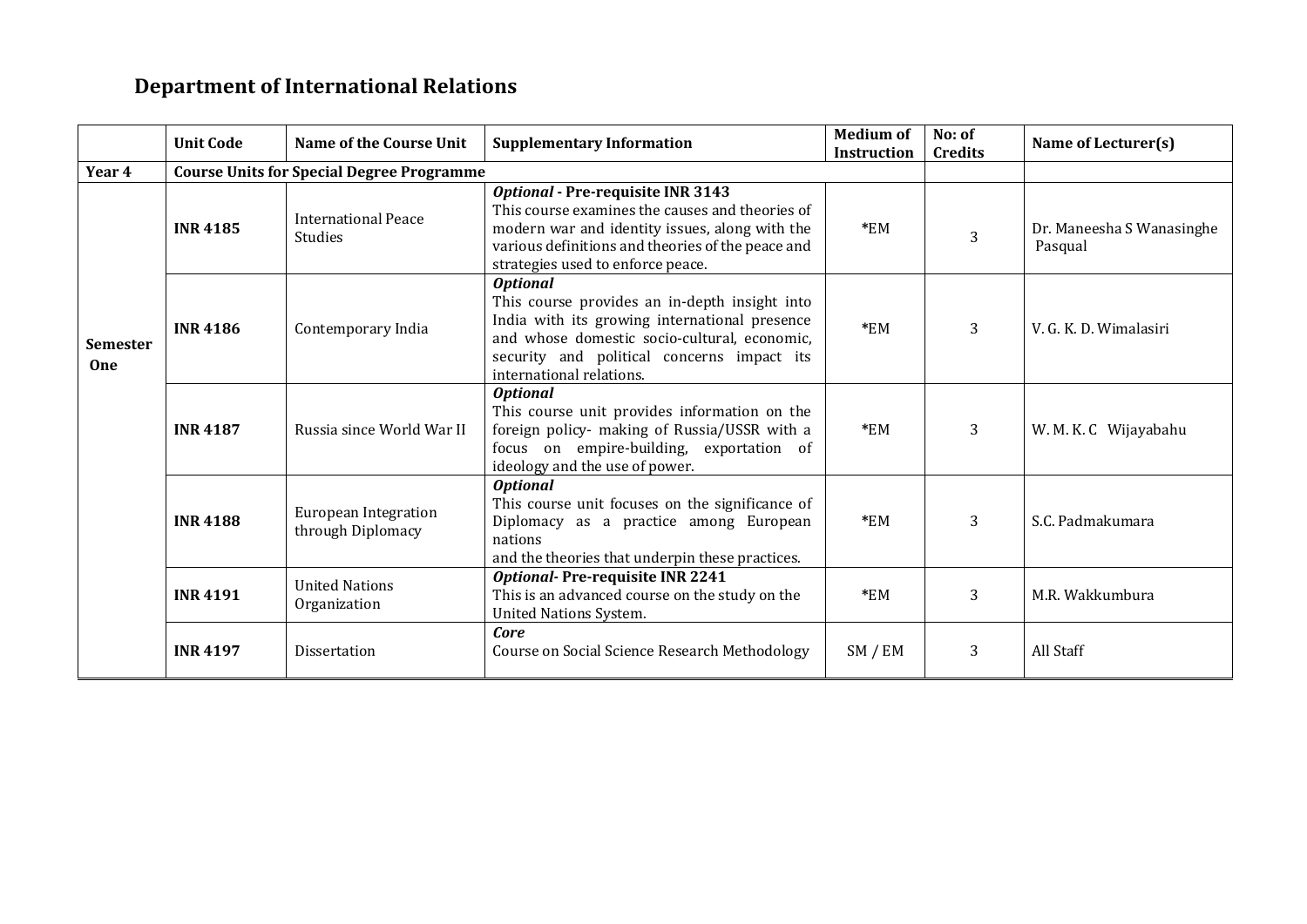|                        | <b>INR4281</b>  | International<br>Humanitarian Law            | Optional -Pre-requisite INR 2234 and INR 3248<br>This course unit begins with an analysis of the<br>relationships between 'law' and 'war' and then<br>provides a critical analysis of the nuances in<br>applying IHL to different types of situations.                                                         | $*EM$   | 3 | Neshan Gunasekara<br>(Visiting Lecturer) |
|------------------------|-----------------|----------------------------------------------|----------------------------------------------------------------------------------------------------------------------------------------------------------------------------------------------------------------------------------------------------------------------------------------------------------------|---------|---|------------------------------------------|
| <b>Semester</b><br>Two | <b>INR4282</b>  | USA in Global Politics                       | <b>Optional -Pre-requisite INR 2135</b><br>From the analysis of the application of foreign<br>policy doctrines to reacting to terrorism, this<br>course provides in-depth insights in to United<br>States of America's relations with the world<br>during the 20 <sup>th</sup> and 21 <sup>st</sup> centuries. | $*EM$   | 3 | Dr. Maneesha S Wanasinghe<br>Pasqual     |
|                        | <b>INR4289</b>  | China in the Modern<br>World                 | <b>Optional</b><br>This course unit begins with the legacies of the<br>19th century but quickly develops into an<br>exploration of Chinese socio-cultural, economic<br>and political transformation in the 20 <sup>th</sup> century.                                                                           | $*EM$   | 3 | Dr. B.A.C.A Balasooriya                  |
|                        | <b>INR4290</b>  | International<br>Environmental<br>Governance | Optional - Pre-requisite INR 3268<br>This course aims to provide both a deep and a<br>wide understanding of the current major issues on<br>environment governance.                                                                                                                                             | $*EM$   | 3 | W. M. K. C. Wijayabahu                   |
|                        | <b>INR 4297</b> | Dissertation                                 | Core - for all the IR special degree students.                                                                                                                                                                                                                                                                 | SM / EM | 3 | All Staff                                |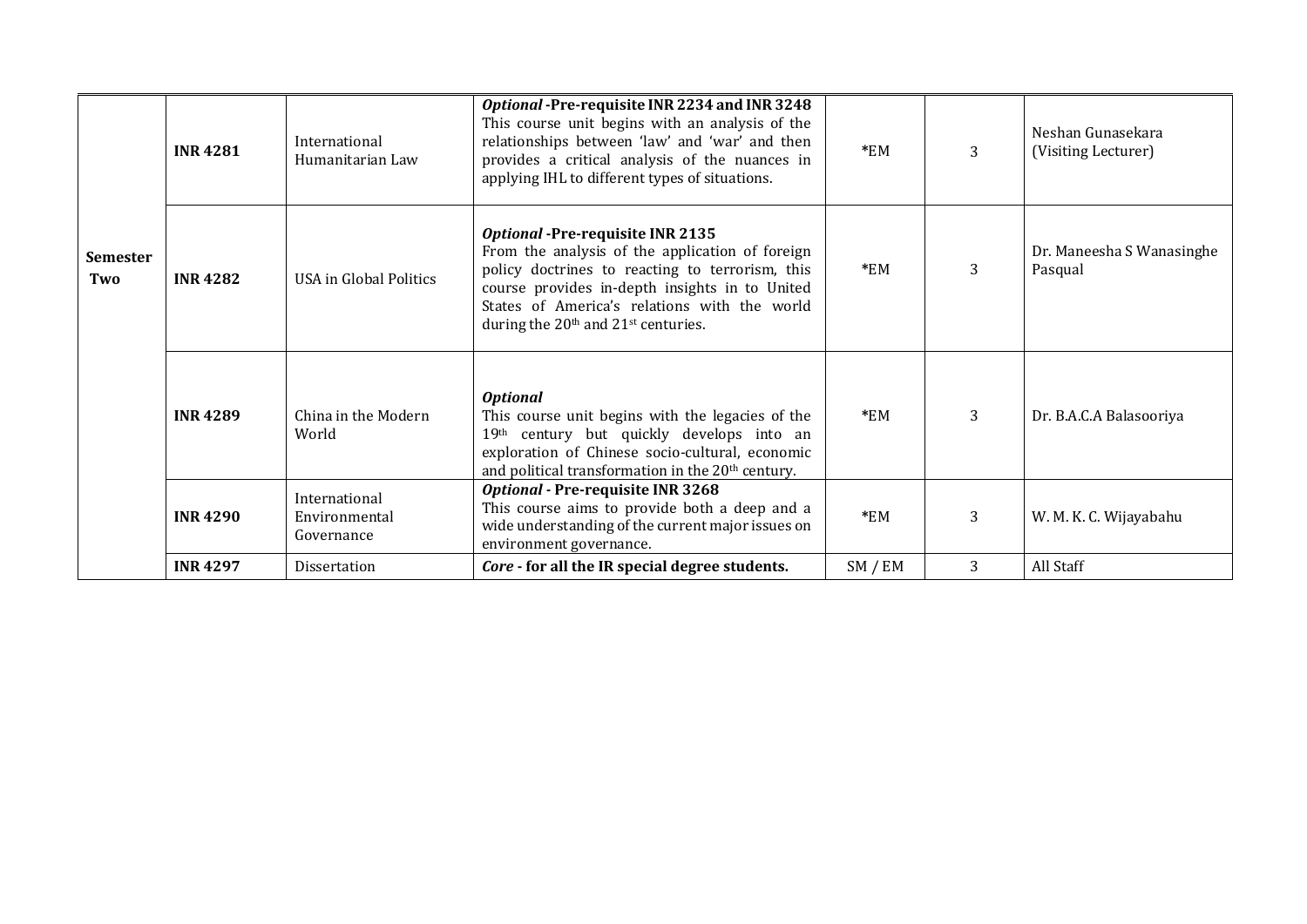#### **Department of Political Science and Public Policy**

|                 |                   |                                                     |                                     |                                        | No: of         |                                                                          |  |
|-----------------|-------------------|-----------------------------------------------------|-------------------------------------|----------------------------------------|----------------|--------------------------------------------------------------------------|--|
|                 | <b>Unit Code</b>  | <b>Name of the Course Unit</b>                      | Supplementary<br><b>Information</b> | <b>Medium of</b><br><b>Instruction</b> | Credit<br>S    | Name of Lecturer(s)                                                      |  |
| Year 4          |                   | <b>Course Units for Special Degree Programme</b>    |                                     |                                        |                |                                                                          |  |
|                 | <b>PSC 4162</b>   | Current Issues in Local Governance                  | Optional                            | <b>SM</b><br><b>TM</b>                 | 3              | Mr. D.M.D. Dissananayake<br>Dr. Shamini Chandran                         |  |
|                 | <b>PSC 4171</b>   | Public Policy and Administration in Sri<br>Lanka    | Optional                            | <b>SM</b><br><b>TM</b>                 | 3              | Ms. A.K.A.S Korala<br>Dr. M. S. Anees                                    |  |
| <b>Semester</b> | PSC 4185/HIS 4189 | The State, The Military, Revolts and<br>Revolutions | Offered by Dept. of<br>History      | <b>SM</b><br><b>TM</b>                 | $\overline{3}$ | Dr. N. Wijegoonawardena<br>Dr. M.S Anees                                 |  |
| <b>One</b>      | <b>PSC 4187</b>   | Gender in Political & Policy Process                | Optional                            | <b>SM</b><br><b>TM</b>                 | 3              | Ms. G.P.V.D.R .Silva/<br>Mr. P.L.S.C Leelarathne<br>Ms. D. M. Chandradas |  |
|                 | <b>PSC 4189</b>   | Politics of Protest and Resistance                  | Optional                            | <b>SM</b><br><b>TM</b>                 | 3              | Ms. Maneesha Ruwanpathirana<br>Dr. M.S Asees                             |  |
|                 | <b>PSC 4190</b>   | <b>Democracy and Democratization</b>                | Optional                            | <b>SM</b><br><b>TM</b>                 | 3              | Dr. P. N. Peiris<br>Mr. M.N.M. Faslan                                    |  |
|                 | <b>PSC 4272</b>   | Political Economy of East and South East<br>Asia    | Optional                            | <b>SM</b><br>TM                        | 3              | Mr. P.L.S.C. Leelarathne<br>Mr. N.L.M Kalam                              |  |
|                 | <b>PSC 4276</b>   | Social Movements in World Politics                  | Optional                            | <b>SM</b><br><b>TM</b>                 | 3              | Ms. G.P.V.D.R. Silva<br>Ms. D.M. Chandradas                              |  |
| <b>Semester</b> | <b>PSC 4278</b>   | Political Issues in Modern Development              | Optional                            | <b>SM</b><br><b>TM</b>                 | 3              | Ms. A.K.A.S. Korala<br>Dr. M.S Anees                                     |  |
| Two             | <b>PSC 4279</b>   | Advanced Studies in Constitutionalism               | Optional                            | <b>SM</b><br><b>TM</b>                 | 3              | Ms. Maneesha Ruwanpathirana<br>Dr. M.S Asees                             |  |
|                 | <b>PSC 4280</b>   | Dissertation-Part II                                | Core                                | <b>SM</b><br><b>TM</b>                 | 3              | Dr. P. N. Peiris<br>Dr. Shamini Chandran                                 |  |
|                 | <b>PSC 4291</b>   | Conflict and Peace Processes in Sri Lanka           | Optional                            | <b>SM</b><br><b>TM</b>                 | 3              | Ms. A.K.A.S Korala<br>Dr. Shamini Chandran                               |  |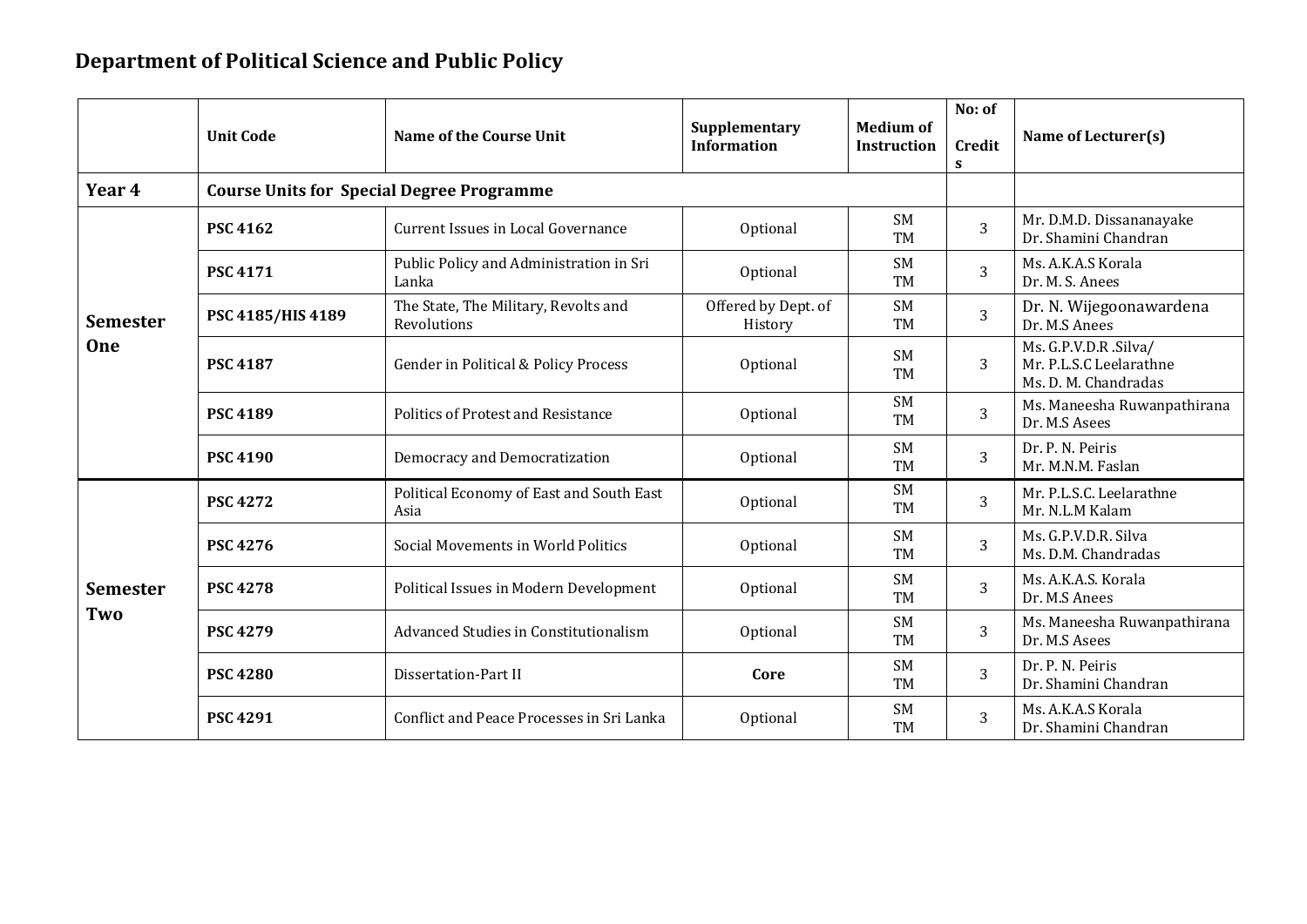|                   | පාඨමාලා<br>අංකය | පාඨමාලාමේ නම                                       | පාඨමාලාව පිළිබඳ කෙටි විස්තරයක්                                                                                                                                                                                                                                                                               | No: of<br><b>Credits</b> | ආචාර්යවරුන්ගේ නම්                                            |
|-------------------|-----------------|----------------------------------------------------|--------------------------------------------------------------------------------------------------------------------------------------------------------------------------------------------------------------------------------------------------------------------------------------------------------------|--------------------------|--------------------------------------------------------------|
|                   | <b>SLG 4172</b> | අභිලේඛන සිංහල ශිලා ලිපි සහ<br>පුරාක්ෂර විදාහව      | පැරණි සෙල්ලිපි ආශිුත අක්ෂර, සාහිතා ලක්ෂණ සහ සමාජ පසුබිම<br>පිළිබඳ අධායනයක්.                                                                                                                                                                                                                                  | 3                        | මහාචාර්ය අගලකඩ සිරිසුමන හිමි                                 |
| පළමු<br>෧සමෙස්තරය | <b>SLG 4173</b> | විශ්ව සාහිතා පරිචය                                 | සිංහලට පරිවර්තනය වී ඇති තෝරාගත් සාහිතා කෘති ඇසුරින් ඒවා<br>බිහි වූ සමාජ පසුබිම හා විශ්ව සාහිතා පුවණතා පිළිබඳ<br>අධායනයක්.                                                                                                                                                                                    | 3                        | මහාචාර්ය සරත් විජේසුරිය<br>ජොෂ්ඨ කථිකාචාර්ය කුමුදු කරුණාරත්න |
|                   | <b>SLG 4175</b> | ශි ලංකාවේ සාම්පුදායික කලා ශිල්ප                    | පැරණි ලක්දිව සංස්කෘතික උරුමයේ කැපී පෙනෙන අංග වන<br>චිතු කලාව, කැටයම් කලාව, පුතිමා කලාව හා වාස්තු විදහාව වැනි<br>සාම්පුදායික කලා ශිල්පයන්හි පුභවය විකාශනය හා ඒවායේ දේශිය<br>අනනාහාව පිළිබඳ මූලික අධායනයක්.                                                                                                    | 3                        | ආචාර්ය ජයන්ති බණ්ඩාර                                         |
|                   | <b>SLG 4184</b> | සිංහල භාෂා අධාපයනය (ඓතිහාසික<br>$\Gamma$           | ඓතිහාසික දෘෂ්ටිකෝණයකින් සිංහල භාෂාව පිළිබඳ අධායනයක්<br>මෙහිදී කෙරෙන අතර පැරණි සිංහල ස්වරුපය සහ පුරාතන<br>ඉන්දු ආර්ය භාෂාවේ පැවති ස්වර සහ වාඤ්ජන පද්ධතිය සිංහලට<br>.<br>පරිණාමය වූ ආකාරය විභාග වෙයි. භාෂාමය ඍණිකරණය හා<br>භාෂා සංස්පර්ශය ද භාෂාවක පරිණාමයෙහි ලා හේතු වන අයුරු<br>ද සිංහලය ඇසුරින් විගුහ වෙයි. | 3                        | ජොෂ්ඨ මහාචාර්ය ආනන්ද තිස්ස කුමාර                             |
|                   | SLG 4187        | සෞන්දර්ය විදාහවේ මූලධර්ම හා<br>සාහිතා විචාර දර්ශනය | සාහිතා කෘතින්හි කාර්ය හා ඒවායේ පුධාන සෞන්දර්යාත්මක<br>ලක්ෂණ පිළිබඳ පෙරදිග සහ අපරදිග විචාරකයන් පළ කර ඇති<br>විවිධ මතවාද පිළිබඳ අධාපයනයක්.                                                                                                                                                                     | 3                        | ජොෂ්ඨ මහාචාර්ය ආනන්ද තිස්ස කුමාර                             |
|                   | <b>SLG 4197</b> | ශාස්තීය ලේඛන මූලධර්ම                               | ශාස්තිිය ලේඛනයේ ස්වභාවය හඳුනාගැනීම, මානව ශාස්තු<br>පර්යේෂණ පිළිබඳ අවබෝධයක් ලබාදීම සහ අනුමත කරන ලද<br>මාතෘකාවක් විෂය<br>කර ගනිමින් විධිමත් ශාස්තිුය නිබන්ධනයක් පිළියෙල කිරීමේ පරිචය<br>ලබා දීම.                                                                                                               | 3                        | මහාචාර්ය සඳගෝමි කෝපරහේවා                                     |
|                   | <b>SLG 4271</b> | අනුරාධපුර සාහිතාය                                  | සීගිරි ගී සහ අනුරාධපුර යුගයට අයත් සාහිතා කෘති ආශුයෙන් ඒ<br>යුගයේ සාහිතායෙ, භාෂාව, සාහිතා සම්පුදාය හා විචාර දර්ශනය<br>.<br>පිළිබඳ අධායනයක්.                                                                                                                                                                   | 3                        | ජොෂ්ඨ මහාචාර්ය ආනන්ද තිස්ස කුමාර                             |
|                   | <b>SLG 4274</b> | සිංහල සමාජය හා සංස්කෘතිය                           | සිංහල සමාජය හා සංස්කෘතිය පිළිබඳ සවිස්තරාත්මක අධාපයනයක්.                                                                                                                                                                                                                                                      | 3                        | ආචාර්ය ලේමසිරි නාගසිංහ                                       |
| දෙවන<br>෧සමෙස්තරය | <b>SLG 4285</b> | සිංහල භාෂා අධාපයනය (ඓතිහාසික<br>II                 | මෙහිදී SLG4184 අනුගමනය කර තිබිය යුතු අතර පුරාතන ඉන්දු<br>ආර්ය භාෂාවේ නාම, ලිංග, විභක්ති සහ කියා, කාලගේදය වැනි පද<br>විචාරාත්මක ලක්ෂණ සිංහලයට පරිණාමය වූ අයුරු පරීක්ෂාවට<br>ලක්වෙයි                                                                                                                           | $\mathcal{L}$            | ජොෂ්ඨ මහාචාර්ය  ආනන්ද තිස්ස කුමාර                            |
|                   | <b>SLG 4298</b> | ශාස්තීය නිබන්ධන                                    | අනුමත කරන ලද මාතෘකාවට අදාළව ස්වාධීන ශාස්තීය<br>නිබින්ධනයක්<br>ඉදිරිපත් කිරීම                                                                                                                                                                                                                                 | 3                        |                                                              |